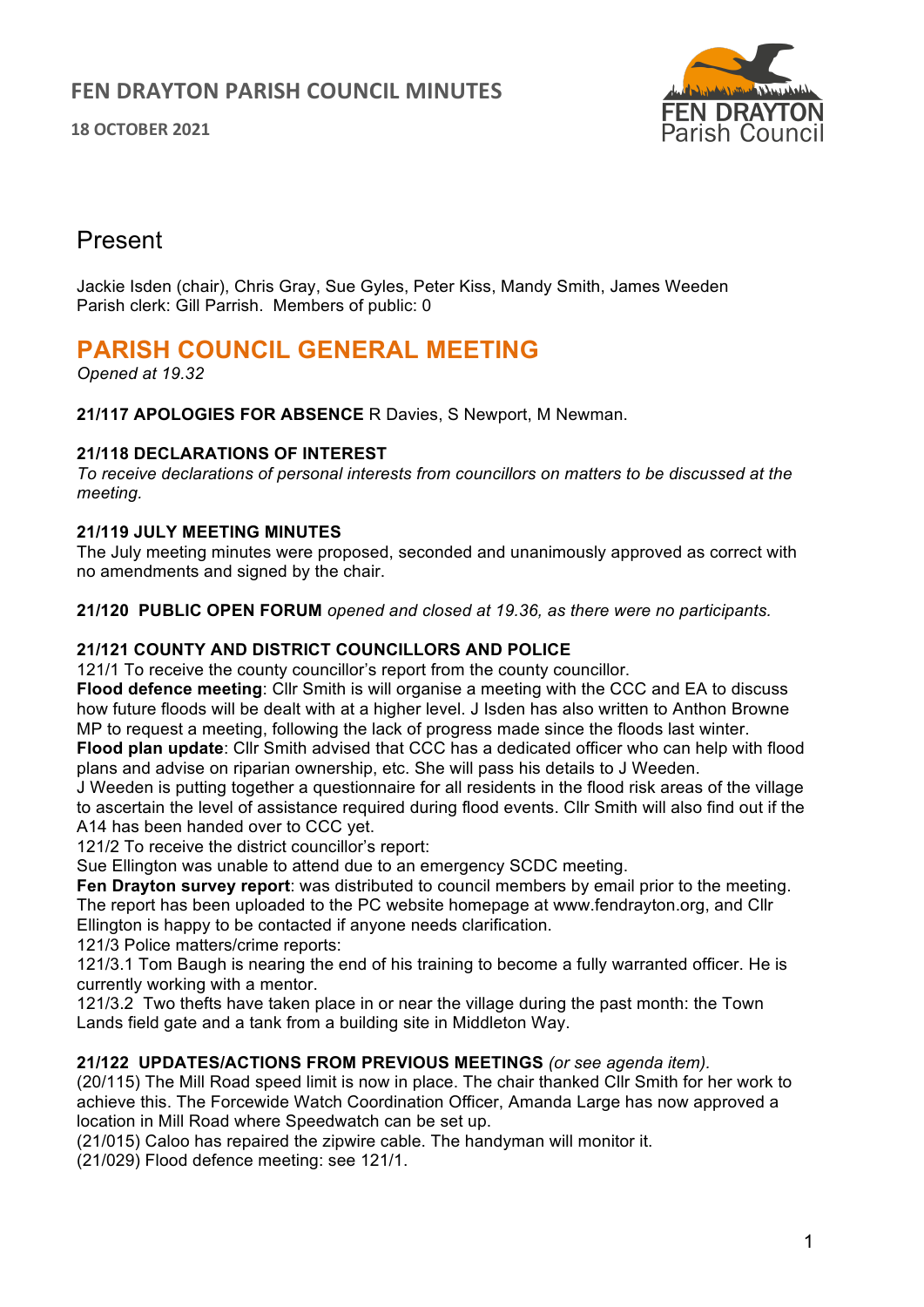

(21/079) Cootes Lane traffic calming update. The CCC/Highways plans have now been finalised and are with CCC awaiting approval.

(19/155) Affordable housing update: still with SCDC planning, so no further update.

(21/112/4) The Daintrees ditch has been cleared. The PC, in consultation with the SCDC flood team, will decide a watercourse maintenance programme.

(21/029) Flood plan update: See 121/1.

(21/099) Councillor training feedback: P Kiss attended a training session on 5 October and found the session useful.

#### **21/123 CORRESPONDENCE RECEIVED**

123/1 01/9/21 Email from ZCC re six free trees (or one larger one) to parish councils (see 142/1). 123/2 25/8/21 Brown & Co – letter of termination of tenancy for Town Lands field – to be discussed at the Town Lands trustees meeting following the PC meeting.

123/3 Email from EAAA re clothing bank advising that the Salvation Army is pulling out of the scheme next year. EAAA will continue to run it.

123/3 Tom Baugh email update – see 121/3.1.

123/4 Email from SCDC re flood volunteer preparedness training.

124/5 Email from CAPALC re councillor training dates.

124/6 Email from a resident re a possible affordable housing on land in Mill Road. Council members agreed the best way forward would be for the resident to speak directly to a housing association. The chair will write to the resident. **ACTION:** J Isden

124/7 Email from a resident requesting a bench for the northern end of the recreation ground. This was unanimously approved by council members and will be paid for out of the remaining S106 funds. **ACTION:** clerk

#### **21/124 VILLAGE MAINTENANCE**

124/1 ZCC (Zero Carbon Communities) free trees offer: council members unanimously agreed that a single tree should be obtained, to be planted in the verge between the footbridge near the lock up and the corner of Church Street, to replace the tree that died.

124/2 The clerk has reported the missing Fen Drayton sign in Swavesey Road to CCC.

124/3 Tree felling: council members unanimously agreed the quotations by Atlas totalling £1210 for felling dead elms and a horse chestnut around the village hall and field. The work should be completed by Christmas.

124/4 We're Watching You campaign: a campaign by against dog fouling. Council members unanimously approved the purchase of signs at a total cost of £193.20. **ACTION:** clerk

#### **21/125 VILLAGE HALL CAR PARK**

P Kiss has obtained quotations for resurfacing and extending the village hall car park. The cost involved will be in the region of £10K. The PC and village hall will meet to discuss further and look into available grants.

**21/126 GOOGLE DOCUMENTS** Moved to November's agenda.

#### **21/127 PETANQUE REQUEST**

Council members unanimously agreed to allow the St Ives U3A petanque group to use the village hall field and committee room on Tuesday mornings over the winter months. **ACTION:** J Isden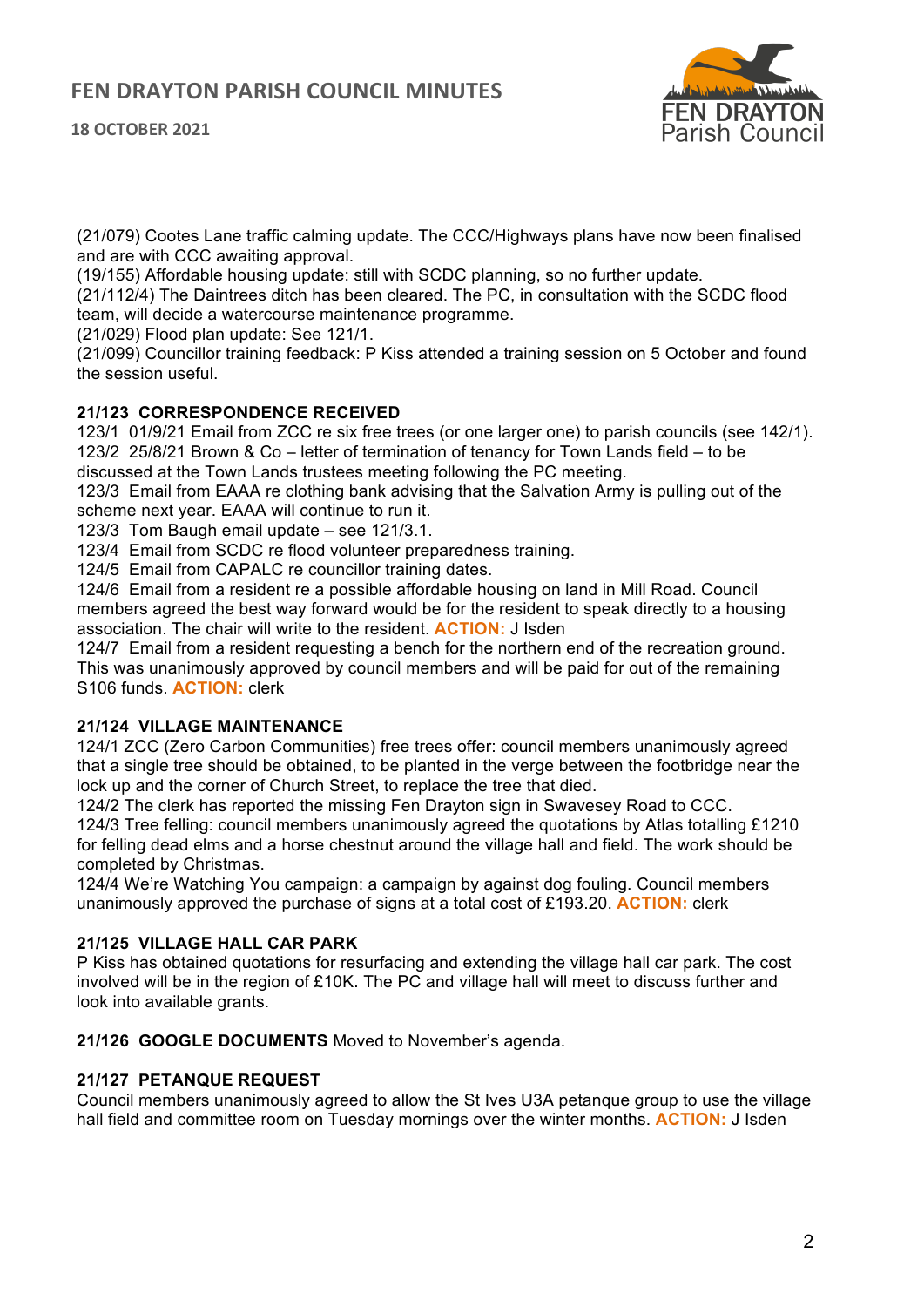**18 OCTOBER 2021**



#### **21/128 VILLAGE CHRISTMAS TREE**

J Weeden will source a tree for this year's Christmas festivities. Francis and Lois (Three Tuns) already have many Christmas activities planned. **ACTION:** J Weeden

#### **21/129 PLANNING APPLICATIONS**

#### **New applications**

21/03511/FUL, Land S/E of 51 Middleton Way Erection of dwelling. 21/03810/HFUL & 21/03811/LBC, The Merchants House, 15 High Street Replacement of north boundary wall. 21/03571/FUL, 33 Cootes Lane Widening of access.

## **SCDC decisions**

20/04450/HFUL 3 High Street Removal of existing ground floor extension and replace with new. Refurbishment of outbuilding into habitable accommodation. REFUSED

#### **21/130 FINANCE**

130/1 Council members unanimously approved R Davies' year to date and year end estimate figures as the car park expenditure will be in the next financial year. 130/2 July-September receipts and payments (see Appendix 1)

#### **Account balances** *(as at 11/10/2021)*

- $\circ$  Business account = £ 31,303,40
- $\circ$  S106 account = £409.35
- $\circ$  Town Lands account = £28,777.66
- $\circ$  Cambridge B/S = £13,600.00

#### **21/131 MEETINGS**

131/1 Meetings will continue on the third Monday of the month in 2022. Clerk to produce a list of dates. **ACTION:** clerk

131/2 Next meeting: Monday, 15 November 2021.

Fen Drayton Parish Council – PO Box 1102, Cambridge CB24 4WZ Phone: 07704 023534; email: fendrayton.clerk@gmail.com Website: http://fendrayton.org